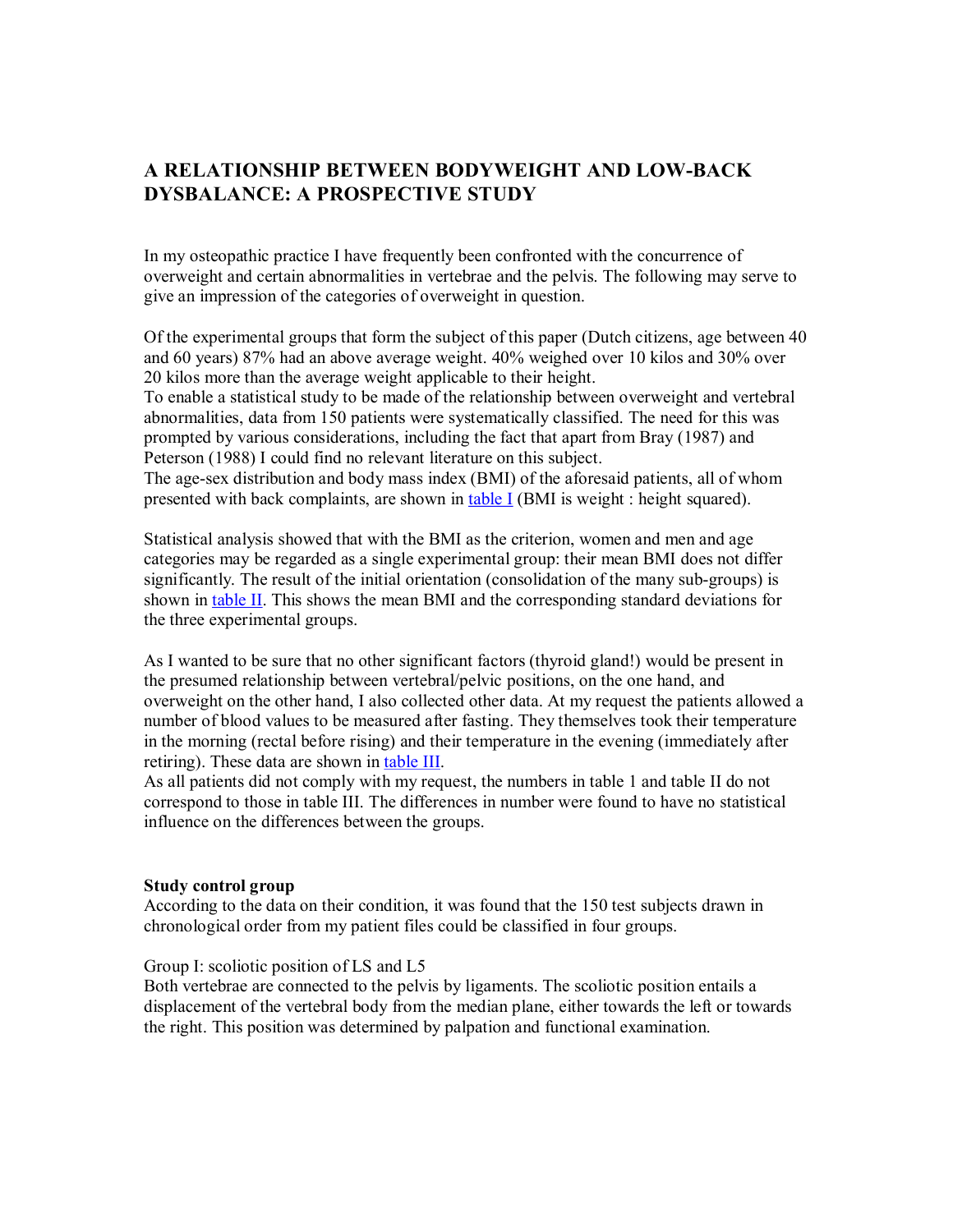Group II: L4/L5 plus a lateral deviation of the sacrum (S)

Group III: Lateral curvature of the sacrum (S)

A lateral curvature of the sacrum is defined as a situation in which there is a lateral deviation of the sacrum between the two ossae ilia (a phenomenon which is familiar to radiologists).

Group IV: the control group

These patients had presented with diverse complaints and were found after subsequent examination to have none of the above-mentioned abnormalities. They could consequently qualify as a control group.

## **Results**

A comparison of the BMI of the various experimental groups produces the following results:

- A. The mean BMI of the three experimental groups is higher than that of the control group (P 0.001). A statistically significant correlation between abnormalities of L5 and L4/S, on the one hand, and overweight on the other hand, is thus demonstrated.
- B. The concurrence of two abnormalities, namely those of the vertebrae L4 and L5 plus a lateral deviation of the sacrum (experimental group II), coincides with the highest BMI of the three experimental groups. The difference between groups II and IV is likewise statistically significant.

In connection with my investigation of the blood values the following was established:

- the T4 values were well within the norm;
- · the triglyceride values are above normal;
- the cholesterol values are above average for the Netherlands and certainly higher than the desired values (5.5);
- · the HDL values are good; the LDL values are too high.

## **Temperature inversion**

This refers to the phenomenon of a lower evening temperature compared with the morning temperature. This inversion could be explained as follows. When walking, the eccentric loading of the sacrum and the lateral curvature of the sacrum itself generate severe friction in the sacrum and its environment, where the sacral portion of the parasympathetic nervous system is also situated. This may lead to stimulation of the parasympathetic nervous system. An excess of acetylcholine inhibits the sympathetic nervous system, which in turn regulates the microfibrillations of the muscles that control our temperature. A reduction in microfibrillations leads to a fall in temperature. The majority of the calories we consume are used to maintain our temperature. A reduced calorie requirement with a normal diet will lead to an accumulation of adipose tissue.

When a lot of walking is done, this leads to more stimulation of the parasympathetic nervous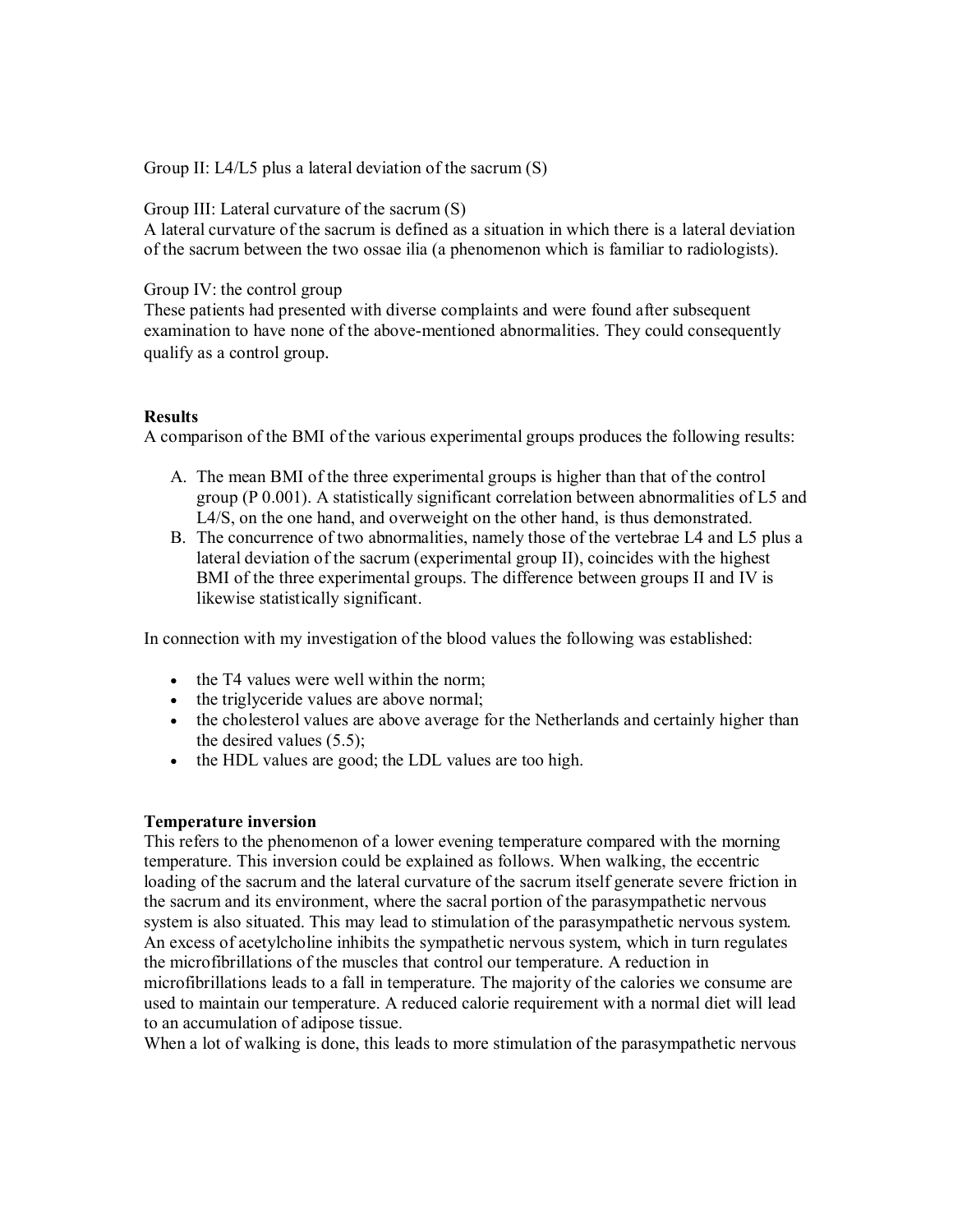system and lowers the temperature. The outcomes of the temperature investigation show no inversion if we keep to the comparison of mean temperatures. However, if we compare how many patients show inversion in the experimental groups and the control group, then a quite different picture emerges.

Experimental groups I, II and III: altogether a total of 49 inversions. Control group IV: no inversion. The explanation for the difference between the outcomes (mean figures versus numbers) is as follows: the experimental groups show a number of peaks in terms of weights and temperatures. These primarily influence the mean temperature and the range. These extremes do not occur in the control group.

Statistical analysis of my data on bodyweight, on the one hand, and abnormal positions of L4, L5 and S, on the other hand, does not provide an answer to the question concerning a causal connection. It is not inconceivable that overweight leads to abnormalities in the vertebral column and the pelvis. A longitudinal study might be able to verify this theory. The experience of osteopathic medicine is different.

I find ample indications for a causal connection in the anamneses of my patients. They report an accident with complaints as a result. Upon further investigation it is found that some months after the accident their weight has increased, without any change in their diet or lifestyle. Furthermore, drastic treatments to reduce their overweight had no permanent result.

#### **Assisted delivery**

A striking aspect of these anamneses concerns the reports of women who gained weight after an assisted delivery with expression. This is consistent with the experiences of my mother and myself: both of us started having weight problems for the first time after an assisted delivery with expression; while in my case, after 30 years of dieting and slimming, a few months after treatment to correct a back problem I was able to resume a normal diet without adverse effects. In cases like these you will always find a lateral deviation of the sacrum.

Unfortunately our practice is not really suitable for a large-scale follow-up of curative results. Four years have passed since we conducted this study. Since then we have seen 4000 new patients.

The results of the study have been confirmed in the intervening period mentioned above: nearly all patients with overweight had abnormalities in the above sense. The couple of patients in whom this was not the case confirmed chronic overeating as the cause. In these patients the fat was distributed over the whole of the body, while in the lowback patients the thighs, abdomen and hips were the principal areas of obesity.

#### **Summary**

In a prospective study a comparison is made between A) a group of patients without a specified low-back dysbalance and B) three groups of patients with such a specified dysbalance. The groups are compared on temperature, body mass index (BMI), cholesterol, triglycerides and T4. Significant differences were found.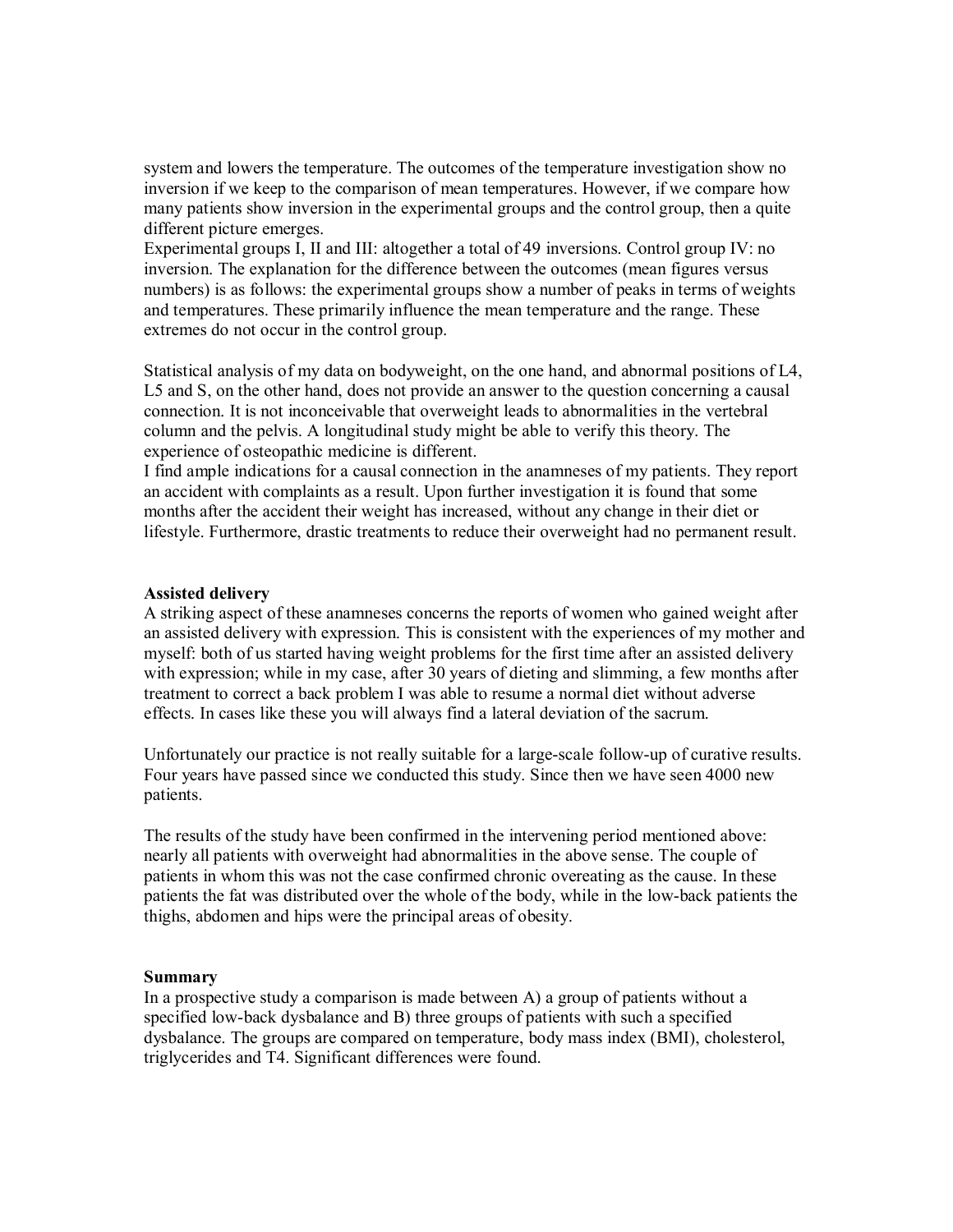## **References**

- 1. Sickesz and Bongartz. Orthomanuele Geneeskunde. Ned. T. Geneesk. 133, p. 928
- 2. Bray G.A. and York D.A. Hypothalamic and genetic obesity in experimental animals: an anatomic and endocrine hypothesis
- 3. Bray G.A. Anatomic and endocrine factors in the regulation of energy balance. Fed. Proc. 1986, 45 1404
- 4. Bray G.A. Obesity, a disease of nutrient of energy balance.
- 5. Peterson H.R. et al. Body fat and the activity of the autonomic nervous system. N. Engl. J. Med. 1988, 318.1077.1083

| Groups                 |              |                      |                          | Age        |            |                        | Mean BMI               | Mean BMI                 |                        |         |
|------------------------|--------------|----------------------|--------------------------|------------|------------|------------------------|------------------------|--------------------------|------------------------|---------|
|                        |              |                      | 40                       | 40-49      | 50-59      | 60-69 70-79            |                        | 79                       | F/M                    | $F + M$ |
| Group I                | $\mathbf{F}$ | BMI<br>$\mathbf n$   | $\sim$                   | 26.9<br>11 | 28.0<br>17 | $\blacksquare$         | 28.3<br>2              | $\overline{\phantom{a}}$ | 27.7<br>30             | 26.8    |
| LA,L5                  |              | M BMI<br>$\mathbf n$ | $\blacksquare$           | 26.7<br>11 | 27.9<br>4  | 23.2<br>2              |                        |                          | 25.9<br>17             | $n=47$  |
| Group II<br>L4,L5      | $\mathbf{F}$ | BMI<br>$\mathbf n$   | 32.0<br>$\overline{4}$   | 29.5<br>8  | 34.1<br>5  | 27.9<br>1              | 28.8<br>$\overline{2}$ |                          | 30.5T<br>20            | 30.2    |
| $\qquad \qquad +$<br>S | M            | BMI<br>$\mathbf n$   | 31.5<br>3                | 30.9<br>5  | 25.8<br>1  | 30.7<br>3              |                        |                          | 29.7<br>12             | $n=32$  |
| Group III              | $\mathbf{F}$ | BMI<br>$\mathbf n$   |                          |            |            | 25.8<br>$\mathbf{1}$   |                        |                          | 25.8<br>1              | 27.0    |
| S                      |              | M BMI<br>$\mathbf n$ | 30.8<br>3                | 25.7<br>3  |            |                        |                        |                          | 29.5<br>$\overline{4}$ | $n=5$   |
| Group $IV$ $F$         |              | BMI<br>$\mathbf n$   | $\overline{\phantom{a}}$ | 20.9<br>22 | 21.2<br>6  | 22.0<br>9              | 20.3<br>$\overline{2}$ |                          | 21.1<br>39             | 21.44   |
| no abnor-<br>malities  |              | M BMI<br>$\mathbf n$ |                          | 23.3<br>12 | 21.8<br>6  | 20.9<br>$\overline{2}$ | 23.2<br>6              | 20.1<br>1                | 21.8<br>27             | $n=66$  |

Table I. BMI by sex and age of three experimental groups and a control group.

Table II. Mean BMI of the 4 groups.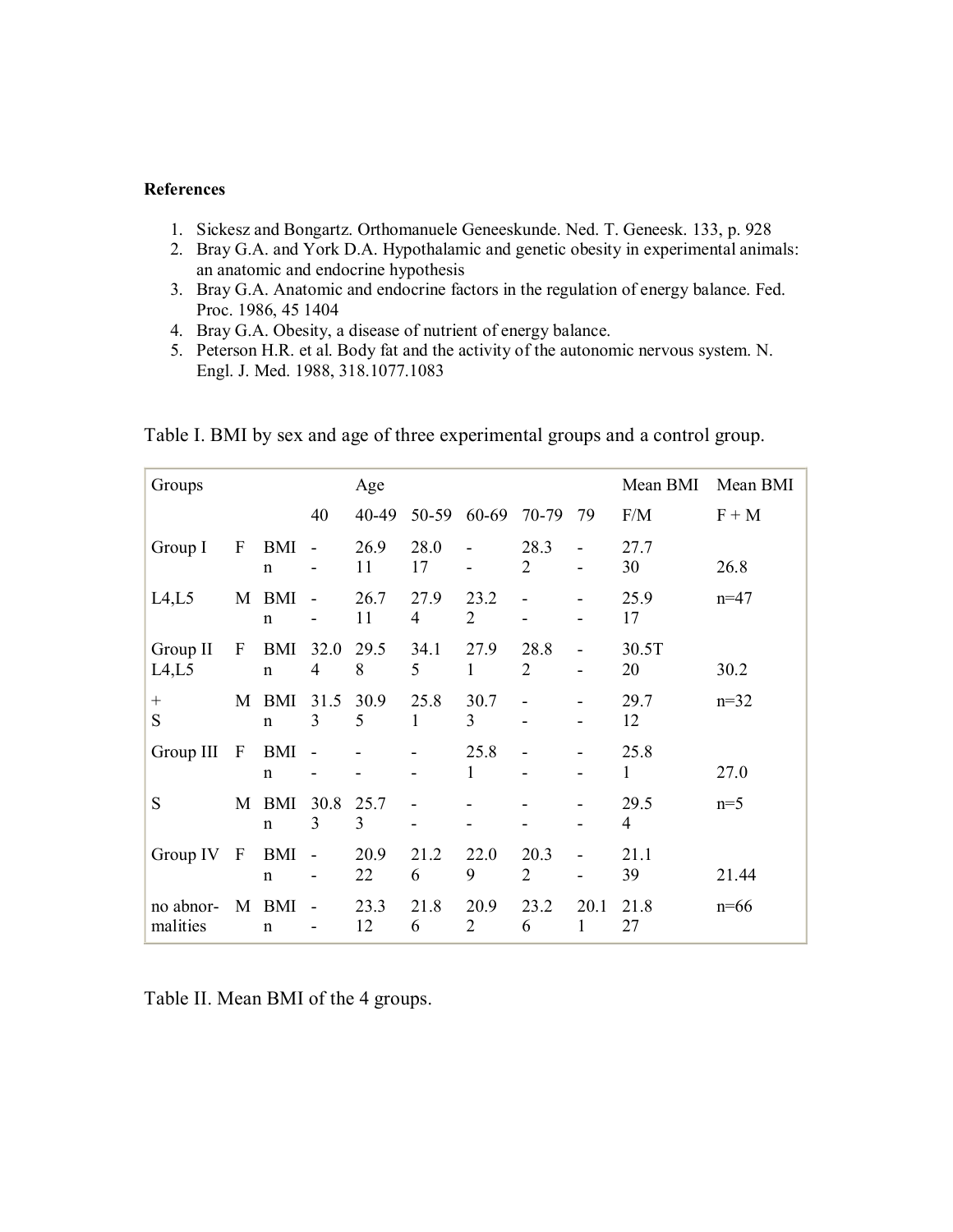| Groups                            | BMI<br>Mean | Std. dev. | N  |
|-----------------------------------|-------------|-----------|----|
| Group I<br>LA,L5                  | 22          | 3.0       | 48 |
| Group II<br>$S+L4$ , L5           | 30.8        | 50        | 30 |
| Group III<br>S                    | 28.8        | 46        | 5  |
| Group IV<br>no abnor-<br>malities | 21.8        | 4.9       | 50 |

Table III. Some blood values of the 4 experimental groups.

| Groups                      |                                          | <b>BM</b><br>$\bf I$                           | Temp<br>$(M)$ . | Tem<br>p(E)  | <b>T4</b>         | Chol       | Trig       | LD<br>L    | HD<br>L    | $\mathbf n$                                                    | ${\bf N}$                        |
|-----------------------------|------------------------------------------|------------------------------------------------|-----------------|--------------|-------------------|------------|------------|------------|------------|----------------------------------------------------------------|----------------------------------|
| Group I                     | $\boldsymbol{\mathrm{F}}$<br>M           | 27.<br>6<br>26.<br>6                           | 36.6<br>36.5    | 36.8<br>36.6 | 98.0<br>97.7      | 6.2<br>6.2 | 1.9<br>1.9 | 3.3<br>5.4 | 1.4<br>1.2 | 3<br>$\mathbf{1}$<br>$\mathbf{1}$<br>7                         | 4<br>8                           |
| Group II                    | $\boldsymbol{\mathrm{F}}$<br>$\mathbf M$ | 31.<br>$\overline{4}$<br>29.<br>$\overline{7}$ | 36.6<br>36.9    | 36.8<br>37.0 | 109.<br>8<br>91.6 | 6.1<br>6.3 | 2.0<br>1.6 | 4.7        | 1.2<br>1.7 | $\overline{2}$<br>$\mathbf{1}$<br>$\mathbf{1}$<br>$\mathbf{1}$ | $\mathfrak{Z}$<br>$\overline{3}$ |
| Group III                   | $\boldsymbol{\mathrm{F}}$<br>M           | 25.<br>8<br>29.<br>5                           | 36.2<br>36.6    | 36.7<br>36.8 |                   |            |            |            |            | $\frac{1}{4}$                                                  | 5                                |
| Mean<br>Group<br>I, II, III |                                          | 28                                             | 36.5            | 36.8         |                   | 6.5        | 1.8        | 4.5        | 1.7        |                                                                | $8\,$<br>5                       |